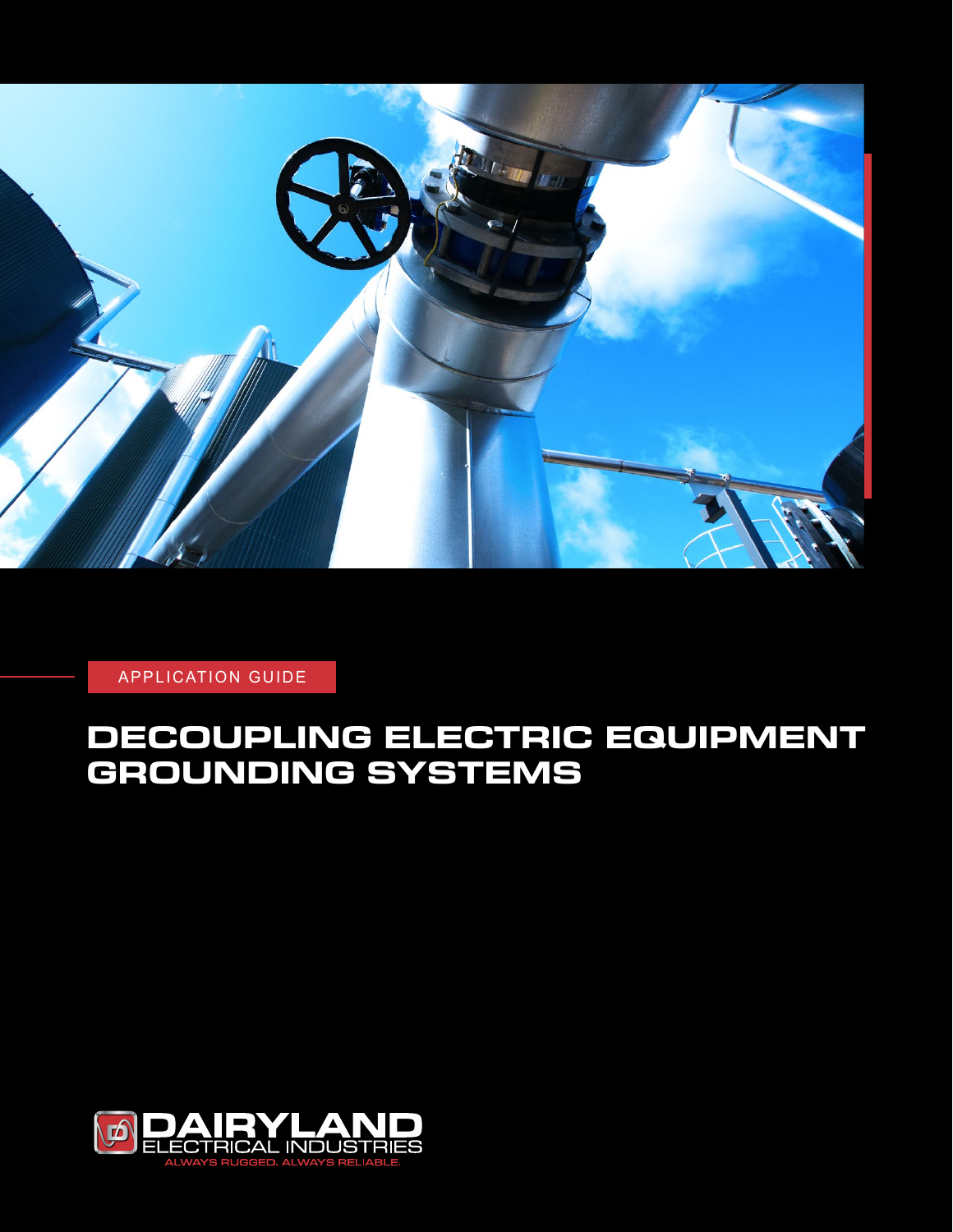#### **PROBLEM**

Cathodic protection (CP) is most easily achieved when the protected structure is electrically isolated from other structures and from grounding systems. This results in lower current requirements from CP sources, such as rectifiers or galvanic anodes, and generally allows the user to achieve the required voltage criteria for protection against corrosion, per National Association of Corrosion Engineers (NACE) guidelines. However, many cathodically protected structures, such as pipelines and tanks, are inadvertently bonded to other structures and grounding systems, where CP personnel can easily detect that an electrical short exists but can have great difficulty in remediating this connection. Figure 1 shows the typical scenario at a block valve site, where CP is bonded to the grounding system. It is often possible for personnel to specifically identify the bond that shorts the CP system, but they may be unsure of solutions, especially when the short is an electrical grounding conductor that relates to codes and safety.

Even though grounding conductors are identified as the cause of the undesired CP short, these cannot be removed for convenience. Electrical bonding and grounding conductors are needed to conduct AC fault current and prevent overvoltage conditions, and must be left in place. National electrical codes require equipment grounding conductors to be 1) permanent and continuous, 2) rated to handle the anticipated AC fault current from the source, and 3) of low impedance to allow AC fault current to flow, permitting a clearing device (circuit breaker or fuse) to clear the fault. These define what is an "effective ground-fault current path" for safety, per the electrical codes. To remove the offending conductor for convenience on the CP system is to allow an unacceptable shock hazard at the site during any over-voltage condition.

Examples of required electrical grounding codes include the US National Electrical Code, NFPA 70, in section 250.4(A)(5), and the Canadian Electrical code, CSA C22.1, Safety Standard for Electrical Installations, in section 10-500. Other national authorities have similar requirements for safety, describing product requirements, installation materials, and practices.



*Figure 1: Pipeline electrically shorted to station grounding affects CP Figure 2: Decoupling blocks CP current in equipment grounding conductor*

# **SOLUTION**

While equipment grounding conductors are required, there are solutions that address the conflict with CP. Decoupling devices, or "decouplers," are solid-state devices that block cathodic protection current but meet safety grounding codes, if the device is independently certified for this use. Decouplers perform a valuable role in making the grounding conductor appear unchanged from an AC current perspective, and allowing all safety functions of the electrical code to be employed, all while blocking CP current. When installed in series in the equipment grounding conductor, CP compliance can be achieved, as well as preserving the needed safety aspects. Figure 2 illustrates how the typical installation locates the decoupler between the electrical equipment on the cathodically protected tank or pipeline and the electrical supply panel that feeds it.

#### **DAIRYLAND ELECTRICAL INDUSTRIES | 608.877.9900 | DAIRYLAND.COM**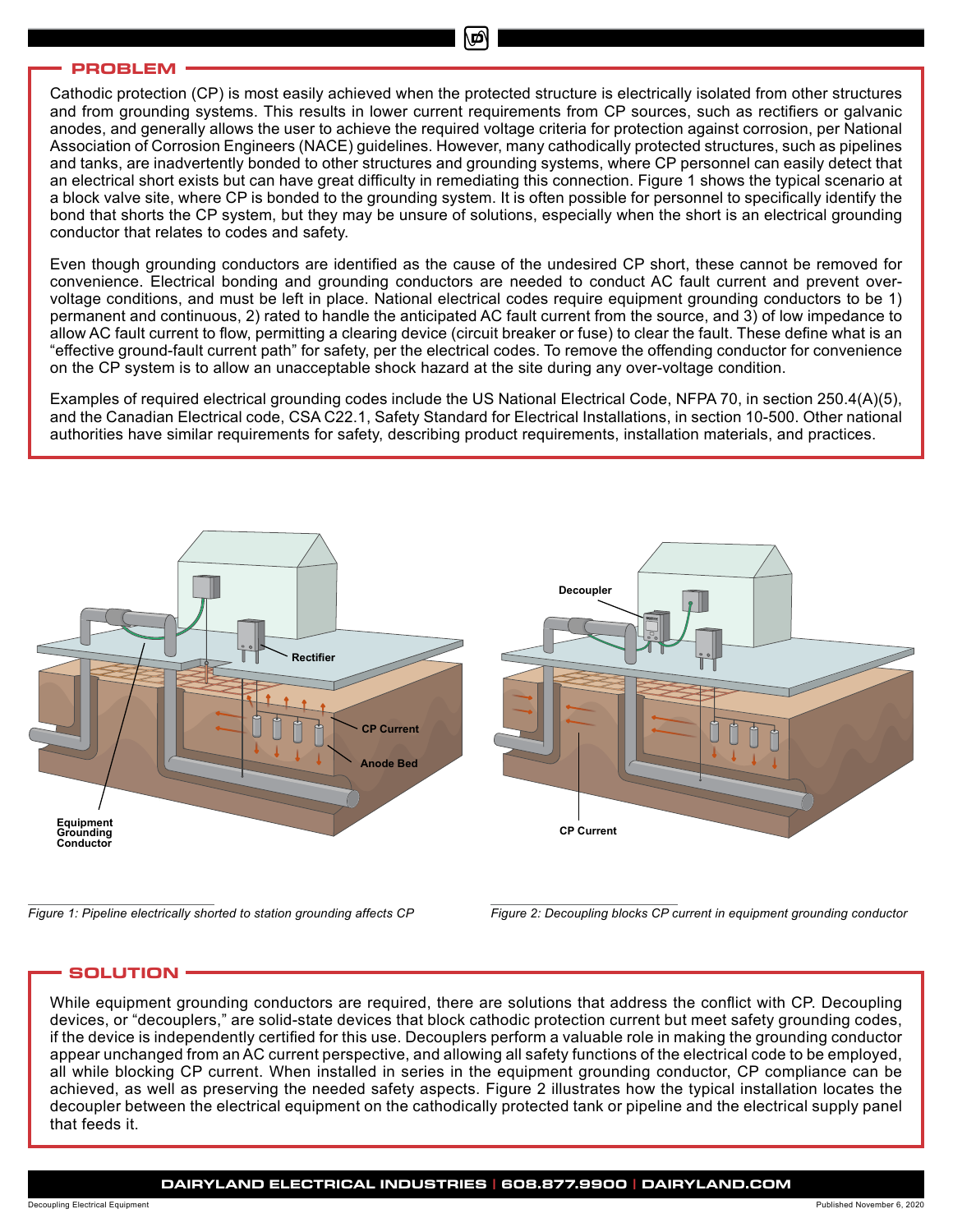νΩ

#### **Installation Allowed**

Why is a decoupler allowed in an electrical installation, and how does it comply with the electrical codes? If a decoupler has been independently tested and certified as meeting the requirements of an effective ground-fault current path, then it has similar characteristics to the grounding conductor that it has been placed in, and will not compromise that path. While a mechanical switch or a fusible device could never be placed in series in a grounding conductor and meet the code requirements, a certified decoupler can comply. This is explicitly authorized, for example, in US National Electrical Code section 250.6(E) and in Canadian Electrical Code section 10-806(1). For this reason, Dairyland decouplers carry certification marks on the nameplate, traceable to public certification documents showing compliance to the effective ground-fault current path requirements. Decouplers by Dairyland also have additional certifications, such as allowance for use in hazardous locations, which has relevance to this application, as discussed later in this document.

#### **Grounding Conductors versus Neutrals**

Certified Dairyland decouplers can be used in series in equipment grounding conductors, which should not be confused with a neutral, which is a grounded conductor. The neutral is a load current-carrying conductor that is grounded at one point in the facility, while a grounding conductor is a non-load current-carrying conductor that performs a safety bonding function. Dairyland decouplers are certified for use in bonding and grounding conductors, not neutrals, and solving any CP short in a facility using a decoupler can be accomplished in the bonding and grounding system, without need for placement in a neutral. Customer confusion about neutrals usually comes the fact that the neutral that is bonded to the facility grounding system also has a connection to the power utility grounding system at the transformer, and CP current can often be found flowing to the power utility system via the neutral. However, the best solution for simple facilities involves decoupling CP shorts by placement of the decoupler in grounding conductors closer to the point of the bond (near the pipeline or tank). Decoupling an entire facility with CP from the power utility can also be accomplished, when dealing with more complex sites with multiple connections between structures and ground, however that is addressed in other Dairyland documents.

#### **Applicable Installation Sites**

As indicated above, certain sites are well suited to decoupling in an equipment grounding conductor, as addressed in this document. These include simple, perhaps small, facilities, where one or several bonds exist between a CP structure and the grounding system. An example of such a facility is a motoroperated block valve site, where possibly only one grounding conductor shorts the pipeline CP to the grounding system. In contrast, a compressor station with dozens of connections to the grounding system is a poor candidate for this approach, as it would require numerous decouplers, with the possibility that a bypass could still exist, rendering the entire attempt useless. Rather, the best approach for addressing a complex facility can be found in other Dairyland documents, describing how an entire facility, with its CP system, can be DC isolated from the power utility.

#### **Alternative Approaches**

Decoupling grounding conductors that affect CP systems can be straightforward and inexpensive, accomplished by a facility electrician. There are other approaches can accomplish the same end result, however these usually involve greater effort and expense. Some have used electrically isolated joints on either side of a piece of electrical equipment that contains a grounding conductor, to separate that section from the cathodically protected pipeline. If done during the original installation, this can be done inexpensively, however a decoupler should still be used for over-voltage protection of the joint isolation system – an application described in other Dairyland documents. For existing pipelines without such isolation joints, field installation of joints is generally prohibitively expensive and requires a pipeline outage. Decoupling via the grounding conductor therefore becomes much more attractive and requires no pipeline outage.

#### **SPECIFIC INSTALLATION GUIDANCE**

There are several typical types of facility construction that provide a continuous metallic path between a cathodically protected structure and a grounding system. The following sections will deal with several common situations, and describe customer-installed arrangements for mitigation of excessive CP current drain.

**Warning:** This application guide attempts to provide users with additional information for addressing CP problems in facilities via decoupling, but does not cover all electrical requirements, hazards, practices, or other requirements applicable to the sites and installations described herein. The user is responsible for the final application and suitability of the guidance in this document.

**Note:** Users may be familiar with Dairyland disconnect switches used in series with decouplers, typically associated with AC mitigation applications, which can safely isolate the decoupler. Any such switch may not be used in series with a code-covered grounding conductor, as this would be a violation of code, potentially leaving the grounding system in an "open" state. This loss of the grounding system would result in an unsafe condition during AC fault, lightning, or other over-voltage conditions.

#### **Note on Decoupler Rating and Selection**

Selection of a particular Dairyland decoupler model is not covered in this application guide, but guidance can be found on the Dairyland website, via the Applications section as well as the Product Selection Tool. Typically, this application is covered by Dairyland models SSD and PCR, and occasionally the PCRH, but application-specific guidance should be considered in each case.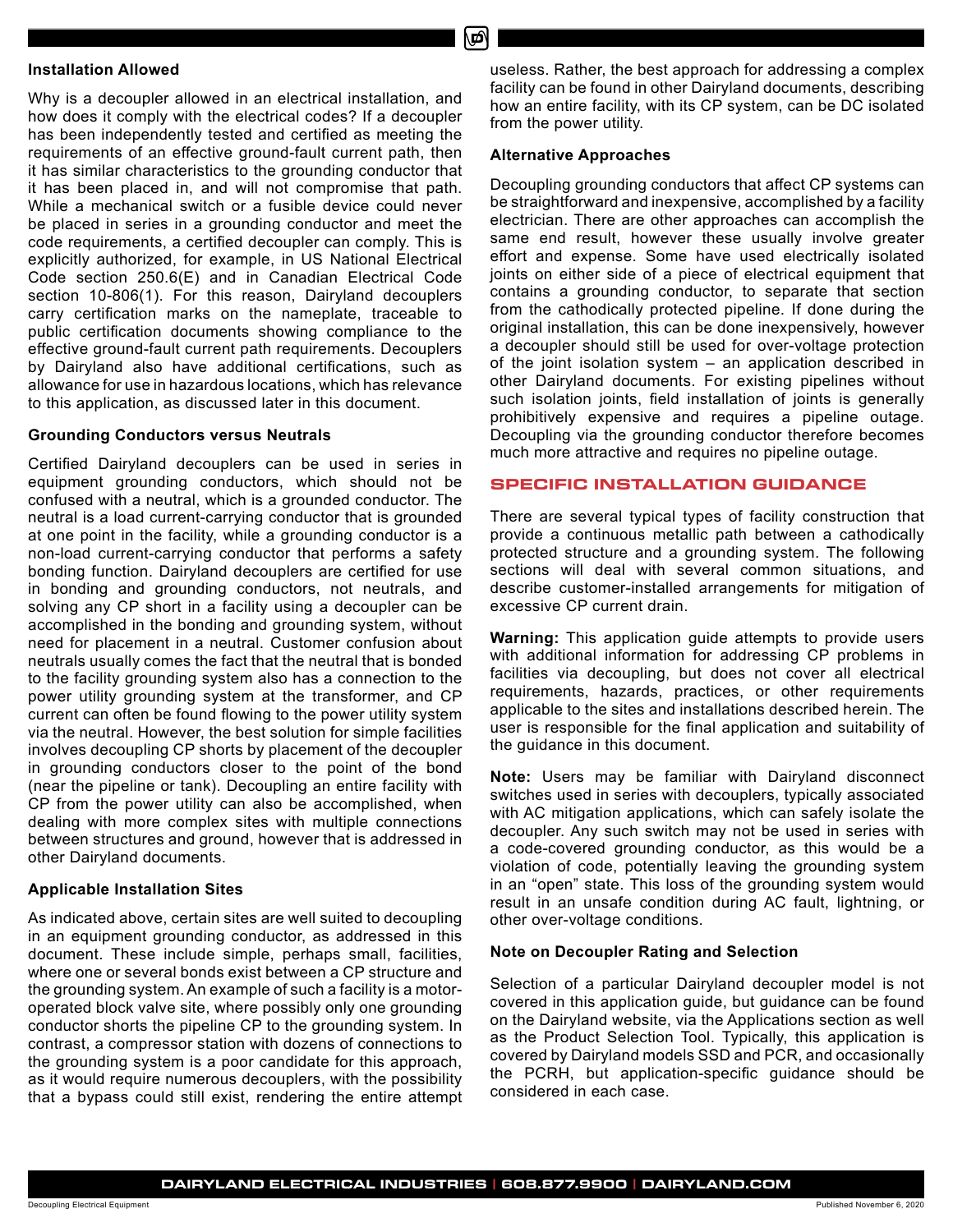

*Figure 3: Typical metallic conduit with grounding conductor Figure 4: Typical teck (armored) cable construction*

## **Conduit and teck cable:**

Continuous metallic conduit can bond electrical equipment on cathodically protected structures to supports and electrical panels, which further bonds to the site grounding system. Likewise, teck cable, which is a bundled cable system with a continuous extruded metallic sheath, bonds between these same connection points. Further, both of these systems have a grounding conductor contained within which also bonds to the same connection points as the conduit and teck sheath. Figures with typical construction are shown below, as well as the typical arrangement for a scenario involving a motor operated valve, with conduit and a grounding conductor that shorts the CP system to the facility grounding system.



*Figure 5: Facility arrangement with AC powered equipment and signal cable* 



Note that an additional facility feature also commonly bonds between the pipeline and grounding system – a signal cable supporting a transmitter, with a metallic sheath and grounding conductor. If the sheath and ground are bonded at the transmitter to the pipeline, this path has the same effect upon CP as does the motor ground and conduit. Likewise, measurement tubing and other continuous metallic systems can a bypass to the intended isolation. All of these issues are addressed later in this document.

A decoupler, connected in series with the grounding conductor, can block CP current while preserving the AC continuity of the grounding system. This needs to be done at a location where the conduit can also be most easily altered to create an open point. The decoupler will then be connected in series with the grounding conductor, and can also be connected across the open point in the conduit, keeping the system AC continuous. The teck cable sheath is most typically altered at an end of the cable, where it meets a panel or equipment. Options for addressing conduit or teck sheaths with electrical isolation include:

- Installation of a non-conductive enclosure into the conduit (applies to conduit or teck cable)
- Applying an electrically isolated fitting where the conduit/ sheath meets the supply panel or the pipeline equipment (applies to conduit or teck cable)
- Replacing a section of the metal conduit with PVC (applies to conduit only)

Each of the above methods addresses the problem of continuous metallic conduit or sheath shorting out the CP system by locating an electrical isolation system at a chosen point along the run. When using a non-conductive enclosure the decoupler is located inside, while the use of an electrically isolated fitting or PVC section must still allow the internal grounding conductor to exit at some point and connect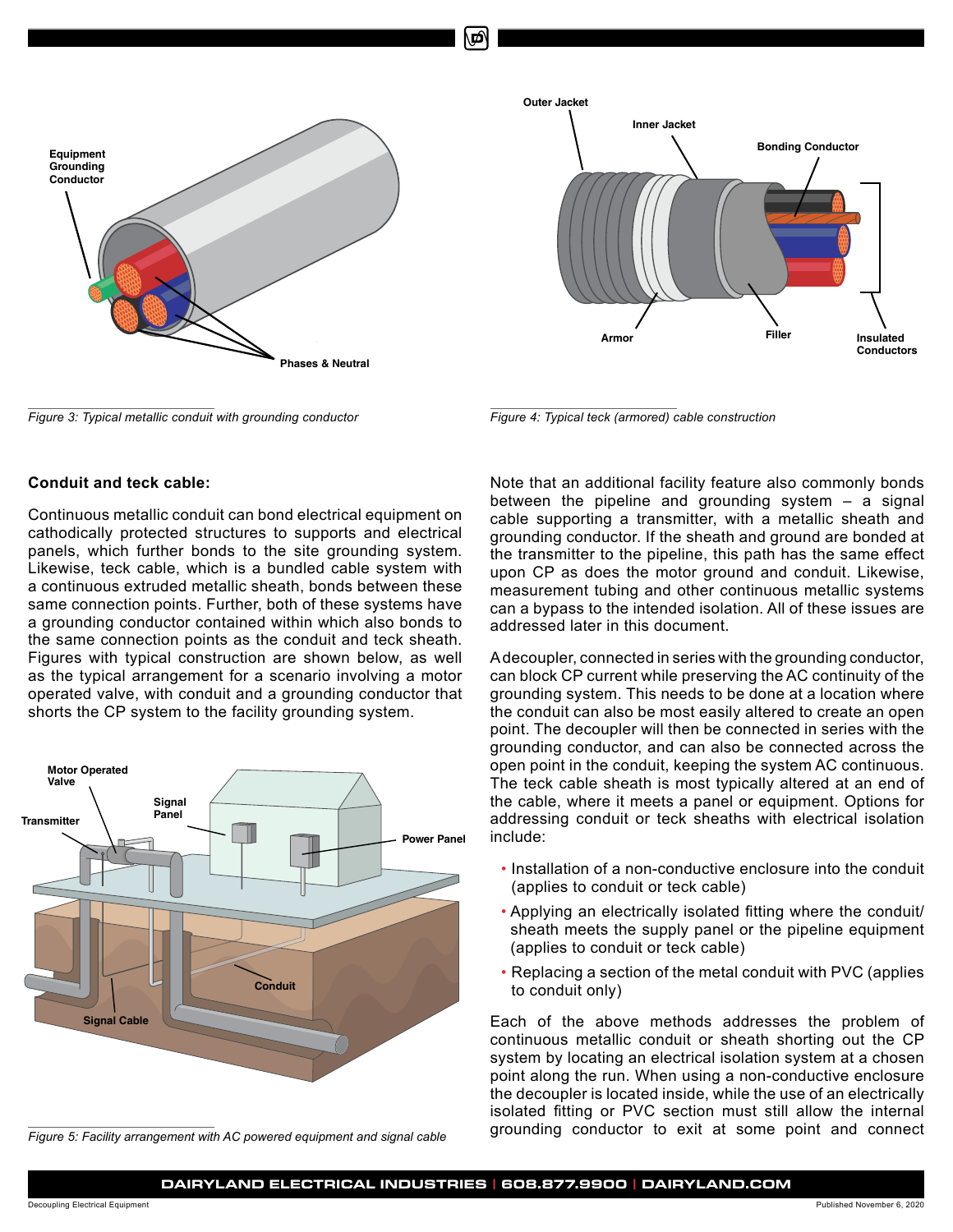through the decoupler. For this reason, the decoupler may be located separately from the isolation point. Each of these cases are described in more detail below.

# **Isolation Point Location Considerations**

The conduit or sheath isolation point can be anywhere between the electrical supply panel serving the load and the equipment on the cathodically protected structure. Decisions on where to locate the isolation point should consider the following.

- Access to the conduit or sheath to create a point of isolation – usually at the beginning or end of the run
- The length of conduit or sheath with CP up to the point of isolation, subject to being shorted by inadvertent contact with a grounded object
- Hazardous location zones within the facility, if any
- The number of conduits or sheaths intended to be isolated by a single decoupler. Multiple runs can be decoupled, after consideration of CP systems involved and site layout.

Each of the above points need to be considered during review of every proposed installation in order to avoid excessive effort to test and electrically isolate the conduit or sheath, or to avoid a future bypass of the decoupler.

**Access point:** Best access to the conduit or sheath typically occurs at the beginning or end of the run on an above grade exposure. Where this metallic system terminates at the panel or cathodically protected equipment, it is easy to install an electrically isolated fitting or alter the system to include a non-metallic enclosure.

**Length of run from CP system to the point of isolation:** The conduit or sheath is still part of the CP system as it travels back from the cathodically protected structure, up to the point isolation. If that conduit or sheath segment contacts another grounded object, any decoupling attempt will be already bypassed. Generally, minimizing the conduit length by moving the point of decoupling toward the cathodically protected structure also limits the chance of a bypass. However, this also may affect the hazardous location classification of the isolation point, which is addressed below.

**Hazardous locations:** The selected decoupler must be rated and certified as meeting the hazardous location criteria of the intended point of isolation. For a Division 2 or Zone 2 site classification, the decoupler must be similarly rated and certified. Likewise, a Division 1 or Zone 1 site requires a decoupler with this rating. An electrical supply panel resides in an ordinary, or non-hazardous, area, while the conduit run may pass through Div 2/Zone 2 and/or a Div 1/Zone 1 areas, requiring an increasing decoupler cost if located in a Div 1/ Zone 1 area. Dairyland decouplers rated Div 2/Zone 2 also address ordinary locations.

**Number of circuits to decouple:** Multiple circuit grounding conductors can be decoupled with a single decoupler, if certain conditions exist. First, consider if the grounding conductors come from CP systems that would be affected

if solidly bonded together at a decoupler. If CP would be affected, then one decoupler should be used for each circuit grounding conductor. Additionally, consider if it is reasonable to wire one decoupler to multiple grounding conductors, or if this effort would require excessive cable length and installation just to avoid the additional cost of a decoupler.

# **Nonconductive Enclosure with Decoupler**

By altering a conduit or teck cable run to install an inline nonconductive enclosure, the conduit can be terminated at the wall of the enclosure, providing the needed isolation. Any phase and neutral conductors carrying load current can pass through the enclosure unaltered, however the grounding conductor should be connected through the decoupler to block CP current. The grounding conductor coming from the cathodically protected structure should be connected to the decoupler negative terminal, while the grounding conductor on the side of the grounding system and electrical panel should be tied to the positive terminal. The conduit or sheath can also be made AC continuous by bonding each where it meets the enclosure wall to the appropriate decoupler terminal (to the same decoupler terminal as the grounding conductor inside that conduit section). See figures 6 and 7.

Dairyland offers nonconductive enclosures to house decouplers for this application, with backplates predrilled for various Dairyland decoupler models. Additional unused backplate area allows for the installation of other customer equipment, such as monitoring devices. See the Dairyland website for various ENCL accessory enclosures.



*Figure 6: Decoupler in non-conductive enclosure*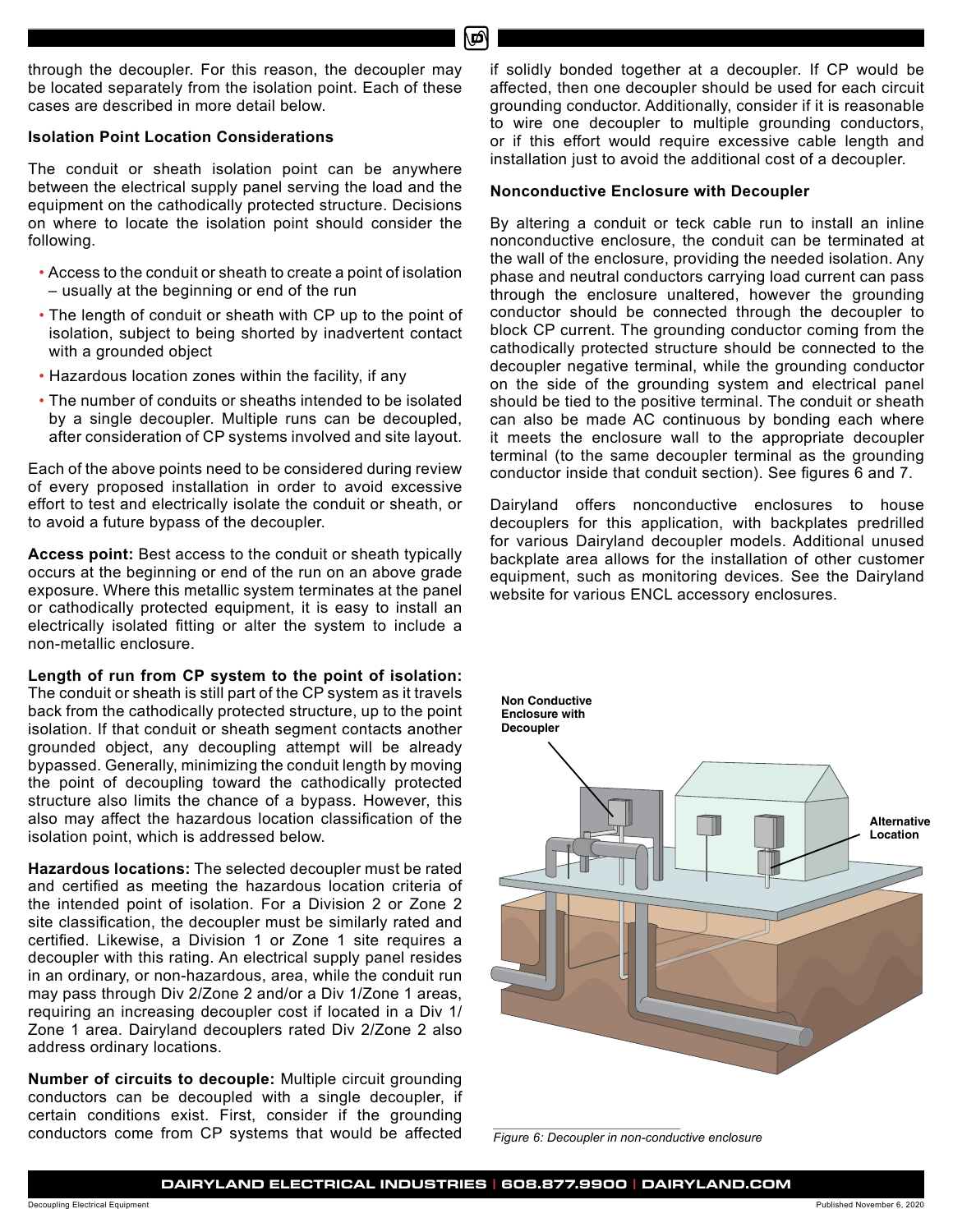



#### **Non-metallic conduit and electrically isolated conduit fittings**

Another approach for addressing continuous metallic conduit is to replace a segment at one end with a nonconducting conduit material, such as PVC. Electrically isolated conduit fittings can also mate to a panel but provide a nonconducting mount. In either of these cases, the equipment grounding conductor inside of the conduit must first enter an electrical panel, then exit appropriately in order to connect to one decoupler terminal, and finally a new segment of insulated grounding conductor would be added from the other decoupler terminal to the panel grounding bus (if at the panel end) or the equipment grounding point (if at the electrical equipment on the cathodically protected structure). Alternatively, a sealed conduit T fitting can allow the grounding conductor to exit the conduit, connect to the adjacent decoupler, and then continue down the conduit. See figures 8-11.







மி



*Figure 10: Alternative -Electrically isolated conduit fitting as method of isolation*



*Figure 8: Decoupling details for power and signals Figure 11: Alternative - Electrically isolated conduit tee as method of isolation*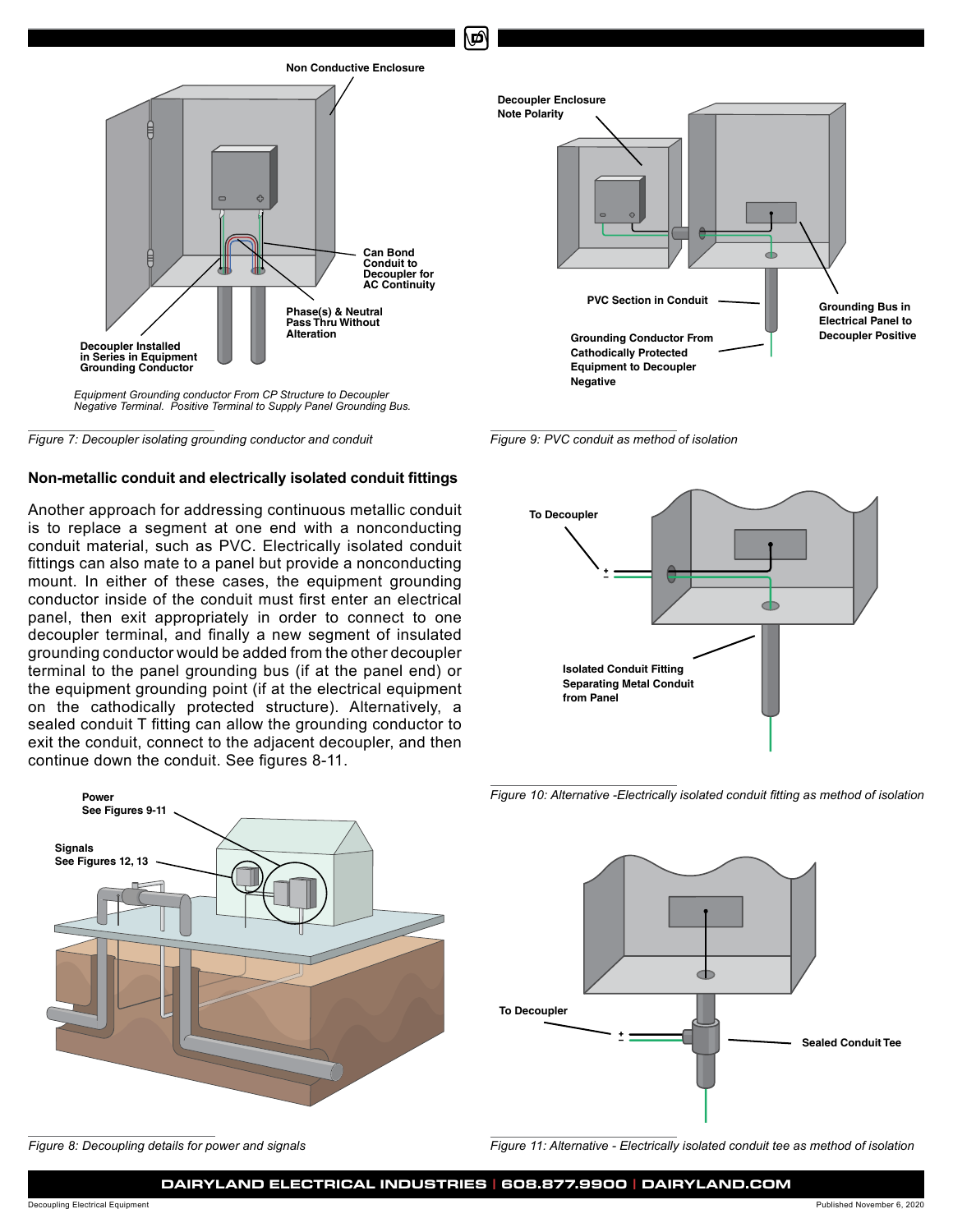#### **Possible bypasses around the decoupler**

Various metallic connections in a facility can bypass a decoupler that has been properly installed in an equipment grounding conductor. Some of these include:

- Signal cable shields and grounding conductors
- Measurement tubing
- Shorted isolators in piping or tubing, or non-isolated piping in contact with grounded objects
- Equipment supports
- Other safety bonds or grounds, such as to nearby structures or grounding grids

Each of these will be addressed briefly, but clearly there are many different arrangements and conditions possible from one facility to the next, and these points should cause the user to more fully examine and test for possible bypasses to the intended isolation.

### **Signal cable shields and grounds**

Transmitters on pipelines and tanks typically have a continuous metallic shield that covers the signal cables, and may have an additional internal grounding conductor as well. These will short the structure to the electrical grounding system, except in the case of a transmitter that has an electrically isolated body. See the drawing of a typical signal cable in Fig 12. The solution for continuous metallic signal cable construction is to create an open point in the shield and/or grounding conductor to block CP current flow, and then protect that open point via a decoupling device. This decoupler may be the same one that is used for electrical equipment grounding conductor, if the two points of isolation can be located near each other, and if the powered equipment and the transmitter are both on the same cathodically protected structure, as in Figure 13. Otherwise, a second decoupler should be used. Practically, the isolation must be at either end of the run in order to extract any internal grounding conductor from the cable bundle. Usually, the AC fault exposure in this connection is very limited, and the lowest AC fault rated Dairyland decoupler can be used, such as the 1.2kA rating. If the decoupler is being used to isolate both an equipment grounding conductor and a signal cable shield, size the decoupler AC fault current rating for the equipment grounding conductor criteria.



*Figure 12: Typical signal cable construction* 



*Figure 13: Decoupled signal cable sheath and ground*

Decoupling Electrical Equipment Published November 6, 2020